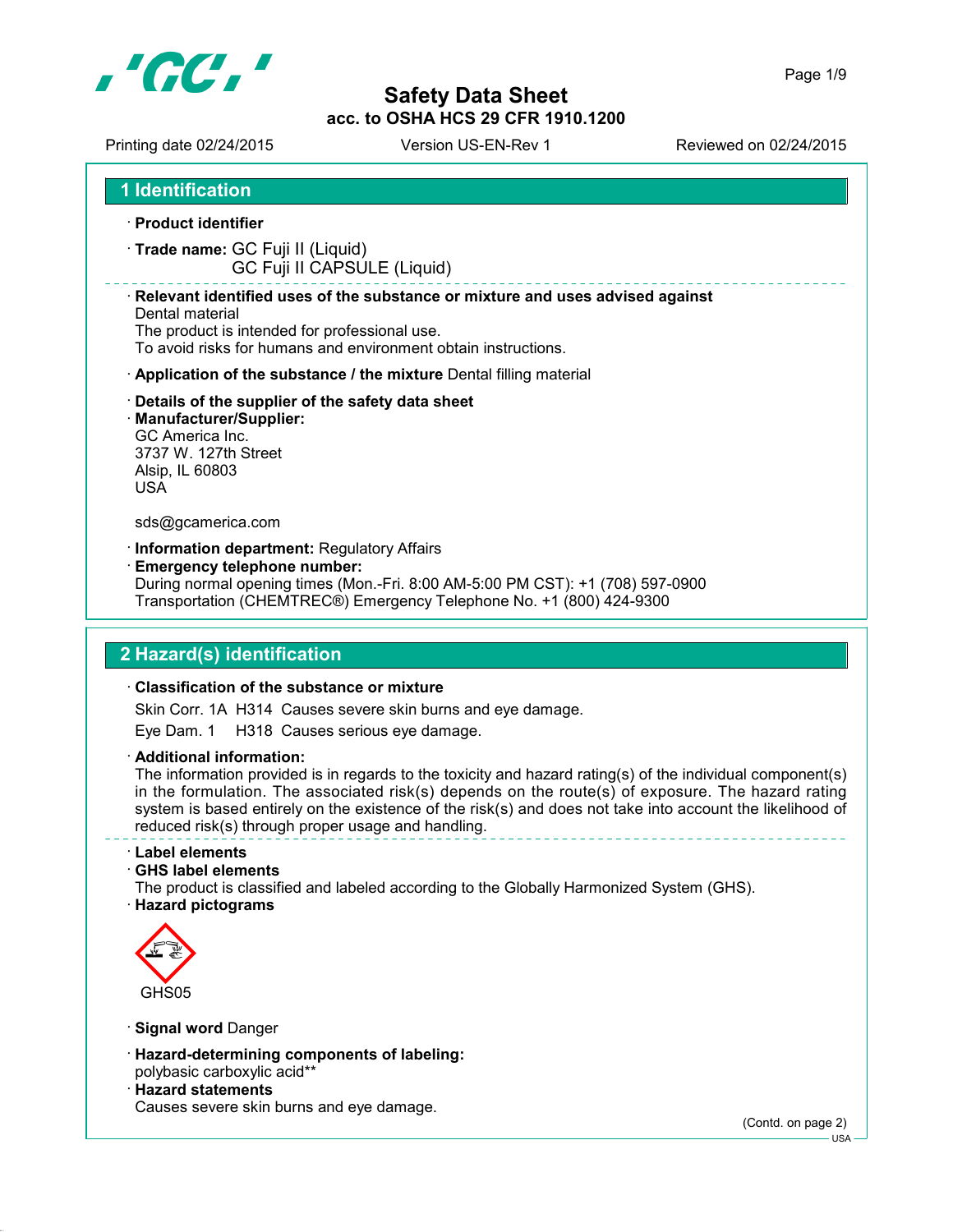Printing date 02/24/2015 Version US-EN-Rev 1 Reviewed on 02/24/2015



**Chemical characterization: Mixtures**

**Description:** Mixture of the substances listed below with nonhazardous additions.

### **Dangerous components:**

polybasic carboxylic acid\*\* 10-20%

### **Additional information:**

If a substance is marked with \*\*, then substance is a trade secret. This is allowed under OSHA's Hazard Communication Standard (HCS) as a trade secret and under GHS as Confidential Business Information (CBI).

## **4 First-aid measures**

### **Description of first aid measures**

**General information:**

Immediately remove any clothing soiled by the product. If symptoms persist consult doctor.

**After inhalation:**

Supply fresh air; consult doctor in case of complaints.

In case of unconsciousness place patient stably in side position for transportation.

#### **After skin contact:**

Immediately wash with water and soap and rinse thoroughly. Seek medical treatment.

(Contd. on page 3)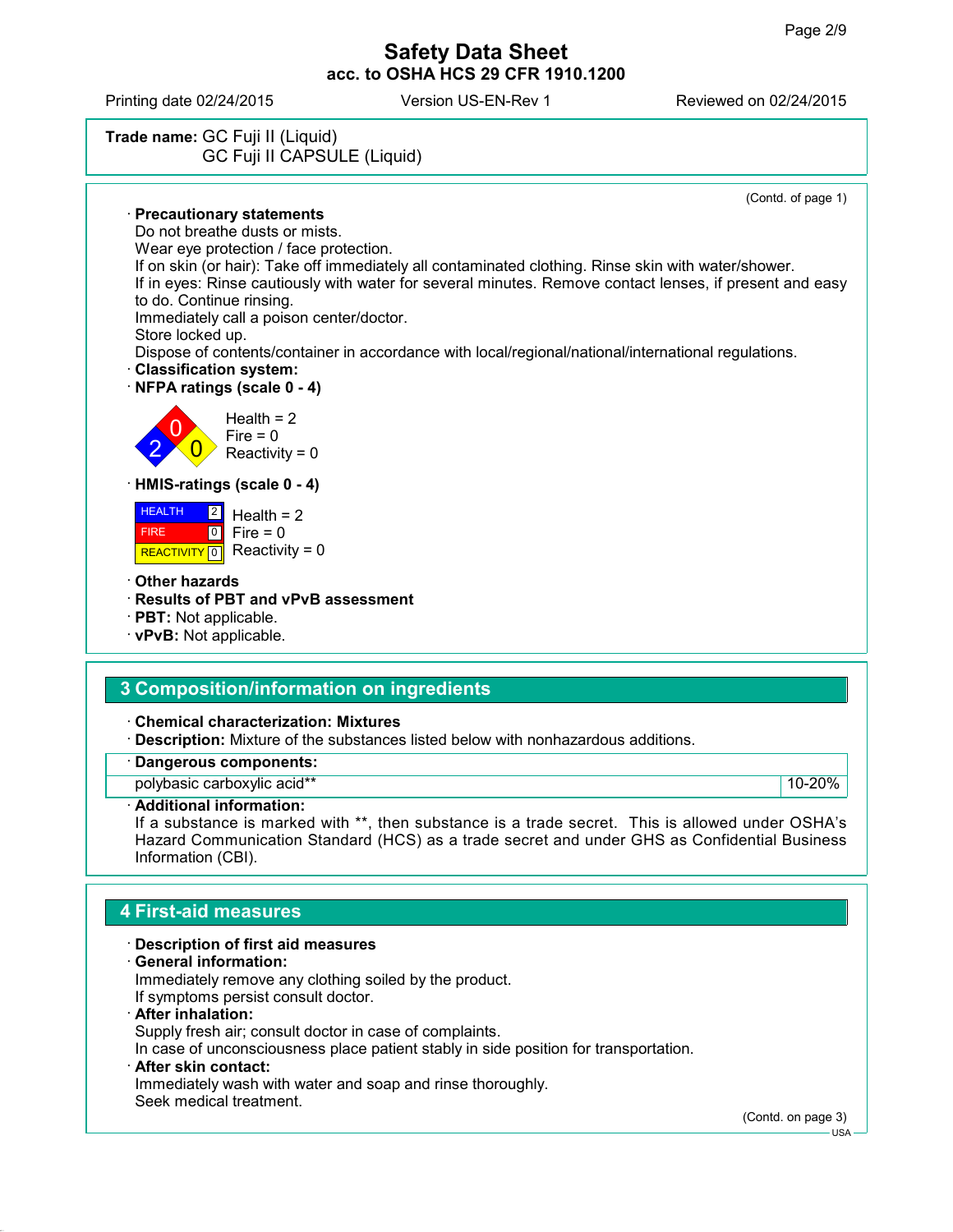Printing date 02/24/2015 Version US-EN-Rev 1 Reviewed on 02/24/2015

# **Trade name:** GC Fuji II (Liquid) GC Fuji II CAPSULE (Liquid)

(Contd. of page 2)

 **After eye contact:** Protect unharmed eye. Rinse opened eye for several minutes under running water. Call a doctor immediately.

#### **After swallowing:** Rinse out mouth and then drink plenty of water. If symptoms persist consult doctor.

- **Information for doctor:**
- **Most important symptoms and effects, both acute and delayed** No further relevant information available.
- **Indication of any immediate medical attention and special treatment needed** No further relevant information available.

# **5 Fire-fighting measures**

- **Extinguishing media**
- **Suitable extinguishing agents:** CO2, extinguishing powder or water spray. Fight larger fires with water spray or alcohol resistant foam. Use fire fighting measures that suit the environment.
- **For safety reasons unsuitable extinguishing agents:** Water with full jet
- **Special hazards arising from the substance or mixture**

Formation of toxic gases is possible during heating or in case of fire.

- **Advice for firefighters**
- **Protective equipment:** Wear self-contained respiratory protective device.
- **Additional information**

Dispose of fire debris and contaminated fire fighting water in accordance with official regulations.

### **6 Accidental release measures**

| · Personal precautions, protective equipment and emergency procedures<br>Remove persons from danger area. |
|-----------------------------------------------------------------------------------------------------------|
| Avoid contact with the eyes and skin.<br>Wear protective clothing.                                        |
| <b>Environmental precautions:</b>                                                                         |
| Do not allow product to reach sewage system or any water course.                                          |
| Do not allow to penetrate the ground/soil.                                                                |
| Methods and material for containment and cleaning up:                                                     |
| Use neutralizing agent.                                                                                   |
| Absorb liquid components with liquid-binding material.                                                    |
| Dispose of the collected material according to regulations.                                               |
| $\cdot$ Reference to other sections                                                                       |
| See Section 7 for information on safe handling.                                                           |
| See Section 8 for information on personal protection equipment.                                           |

See Section 13 for disposal information.

USA

(Contd. on page 4)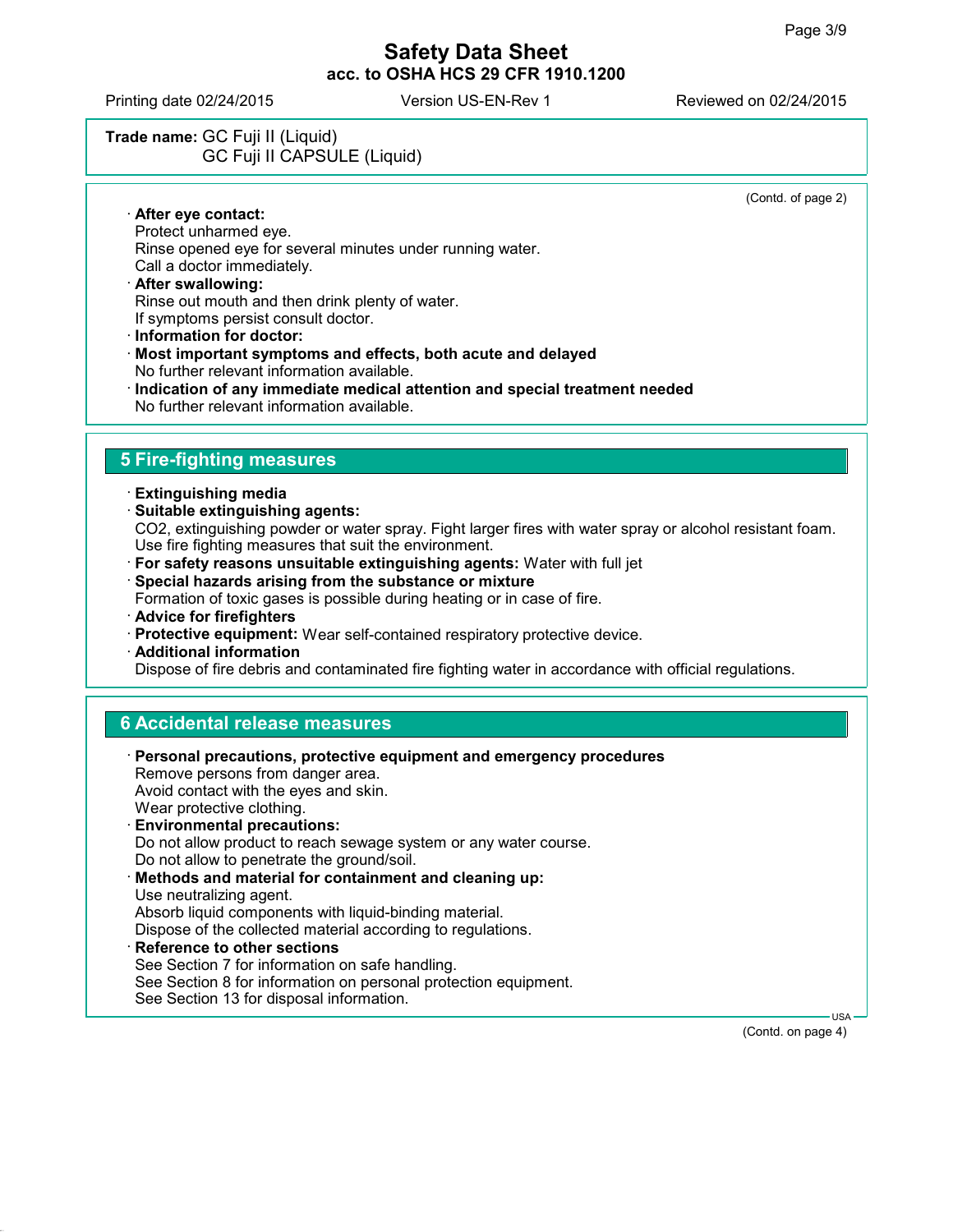Printing date 02/24/2015 Version US-EN-Rev 1 Reviewed on 02/24/2015

**Trade name:** GC Fuji II (Liquid) GC Fuji II CAPSULE (Liquid)

(Contd. of page 3)

### **7 Handling and storage**

- **Handling:**
- **Precautions for safe handling**
- Observe instructions for use.
- Ensure good ventilation/exhaustion at the workplace.
- Prevent formation of aerosols.
- Avoid contact with the eyes and skin.
- **Information about protection against explosions and fires:** No special measures required.
- **Storage:**
- **Requirements to be met by storerooms and receptacles:** Store only in unopened original receptacles.
- **Information about storage in one common storage facility:** Store away from foodstuffs.
- **Further information about storage conditions:** Observe instructions for use / storage. Keep receptacle tightly sealed. **Specific end use(s)** No further relevant information available.

### **8 Exposure controls/personal protection**

**Additional information about design of technical systems:** No further data; see item 7.

- **Control parameters**
- **Components with limit values that require monitoring at the workplace:**

The product does not contain any relevant quantities of materials with critical values that have to be monitored at the workplace.

- **Additional information:** The lists that were valid during the creation were used as basis.
- **Exposure controls**
- **Personal protective equipment:**
- **General protective and hygienic measures:**
- The usual precautionary measures for handling chemicals should be followed.
- Avoid contact with the eyes and skin.

Wash hands before breaks and at the end of work.

Keep away from foodstuffs, beverages and feed.

Immediately remove all soiled and contaminated clothing.

- **Breathing equipment:** Suitable respiratory protective device recommended.
- **Protection of hands:** Protective gloves
- **Material of gloves**

The selection of the suitable gloves does not only depend on the material, but also on further marks of quality and varies from manufacturer to manufacturer. As the product is a preparation of several substances, the resistance of the glove material can not be calculated in advance and has therefore to be checked prior to the application.

- **Penetration time of glove material** The exact break through time has to be found out by the manufacturer of the protective gloves and has to be observed.
- **Eye protection:** Safety glasses

(Contd. on page 5)

USA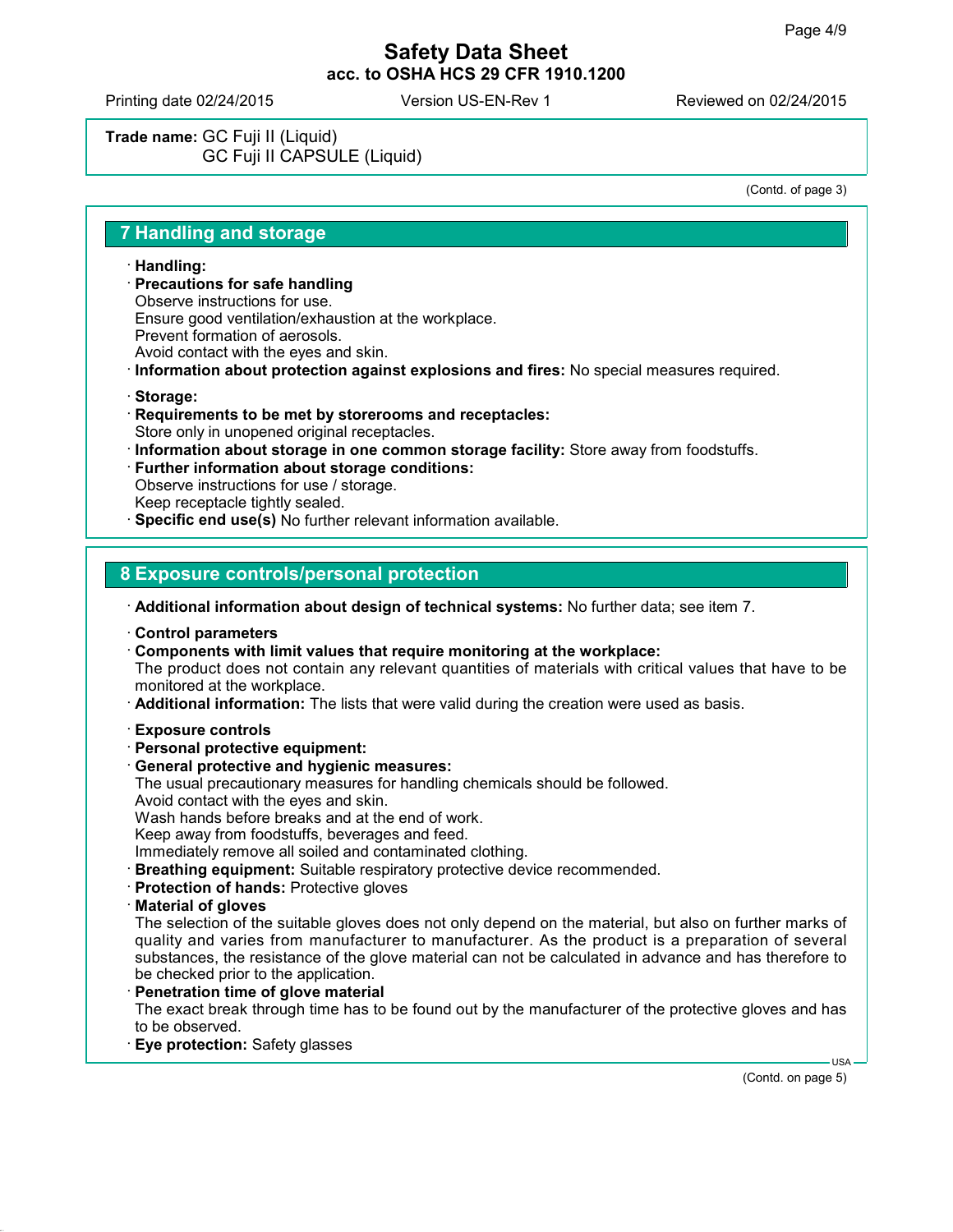Printing date 02/24/2015 Version US-EN-Rev 1 Reviewed on 02/24/2015

**Trade name:** GC Fuji II (Liquid) GC Fuji II CAPSULE (Liquid)

(Contd. of page 4)

| 9 Physical and chemical properties                                                    |                                               |  |
|---------------------------------------------------------------------------------------|-----------------------------------------------|--|
| · Information on basic physical and chemical properties<br><b>General Information</b> |                                               |  |
| · Appearance:<br>Form:                                                                | Liquid                                        |  |
| Color:                                                                                | Light yellow                                  |  |
| · Odor:                                                                               | Characteristic                                |  |
| Odor threshold:                                                                       | Not determined.                               |  |
| $\cdot$ pH-value at 20 °C (68 °F):                                                    | 1.9                                           |  |
| Change in condition                                                                   |                                               |  |
| <b>Melting point/Melting range:</b>                                                   | Undetermined.                                 |  |
| <b>Boiling point/Boiling range:</b>                                                   | Undetermined.                                 |  |
| · Flash point:                                                                        | Not applicable.                               |  |
| · Flammability (solid, gaseous):                                                      | Not applicable.                               |  |
| · Ignition temperature:                                                               | Undetermined.                                 |  |
| Decomposition temperature:                                                            | Not determined.                               |  |
| · Auto igniting:                                                                      | Product is not selfigniting.                  |  |
| Danger of explosion:                                                                  | Product does not present an explosion hazard. |  |
| <b>Explosion limits:</b>                                                              |                                               |  |
| Lower:                                                                                | Not determined.                               |  |
| Upper:                                                                                | Not determined.                               |  |
| · Vapor pressure:                                                                     | Not determined.                               |  |
| · Density:                                                                            | Not determined.                               |  |
| · Relative density                                                                    | Not determined.                               |  |
| · Vapour density                                                                      | Not determined.                               |  |
| <b>Evaporation rate</b>                                                               | Not determined.                               |  |
| Solubility in / Miscibility with                                                      |                                               |  |
| Water:                                                                                | Insoluble.                                    |  |
| · Partition coefficient (n-octanol/water): Not determined.                            |                                               |  |
| · Viscosity:                                                                          |                                               |  |
| Dynamic:                                                                              | Not determined.                               |  |
| Kinematic:                                                                            | Not determined.                               |  |
| · Solvent content:                                                                    |                                               |  |
| <b>Organic solvents:</b>                                                              | 0.0%                                          |  |
| Water:                                                                                | 50.0%                                         |  |
| <b>Solids content:</b>                                                                | 100.0%                                        |  |
| Other information                                                                     | No further relevant information available.    |  |

# **10 Stability and reactivity**

**Reactivity** No further relevant information available.

 $-$  USA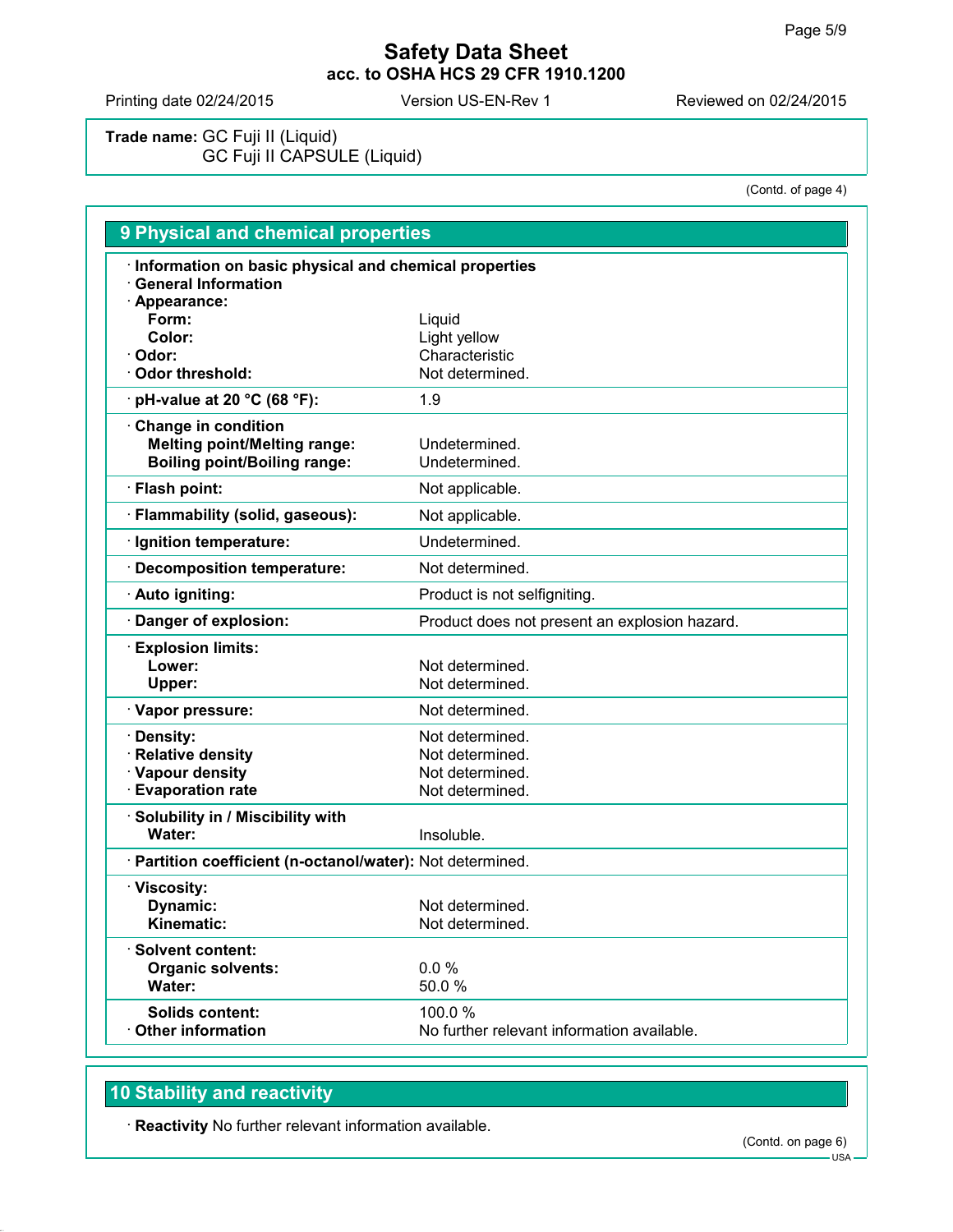Printing date 02/24/2015 Version US-EN-Rev 1 Reviewed on 02/24/2015

# **Trade name:** GC Fuji II (Liquid) GC Fuji II CAPSULE (Liquid)

(Contd. of page 5)

**Chemical stability** Stable at ambient temperature.

**Thermal decomposition / conditions to be avoided:**

No decomposition if used according to specifications.

- **Possibility of hazardous reactions** No dangerous reactions known.
- **Conditions to avoid** No further relevant information available.
- **Incompatible materials:** No further relevant information available.
- **Hazardous decomposition products:** No dangerous decomposition products known.

# **11 Toxicological information**

- **Information on toxicological effects**
- **Acute toxicity:**
- **LD/LC50 values that are relevant for classification:** No further relevant information available.
- **Primary irritant effect:**
- **on the skin:** Strong caustic effect on skin and mucous membranes.
- **on the eye:**
- Strong caustic effect.

Strong irritant with the danger of severe eye injury.

- **Sensitization:** No sensitizing effects known.
- **Additional toxicological information:**

The product shows the following dangers according to internally approved calculation methods for preparations:

**Corrosive** 

- **Carcinogenic categories**
- **IARC (International Agency for Research on Cancer)**
- poly(acrylic acid) 3

## **NTP (National Toxicology Program)**

None of the ingredients is listed.

### **OSHA-Ca (Occupational Safety & Health Administration)**

None of the ingredients is listed.

### **Carcinogenic categories' legend:**

IARC Group 1: The agent is carcinogenic to humans.

IARC Group 2A: The agent is probably carcinogenic to humans.

IARC Group 2B: The agent is possibly carcinogenic to humans.

IARC Group 3: The agent is not classifiable as to its carcinogenicity to humans.

IARC Group 4: The agent is probably not carcinogenic to humans.

NTP K: Known to be human carcinogen.

NTP R: Reasonably anticipated to be human carcinogen.

# **12 Ecological information**

**Toxicity**

- **Aquatic toxicity:** No further relevant information available.
- **Persistence and degradability** No further relevant information available.
- **Behavior in environmental systems:**
- **Bioaccumulative potential** No further relevant information available.
- **Mobility in soil** No further relevant information available.

(Contd. on page 7)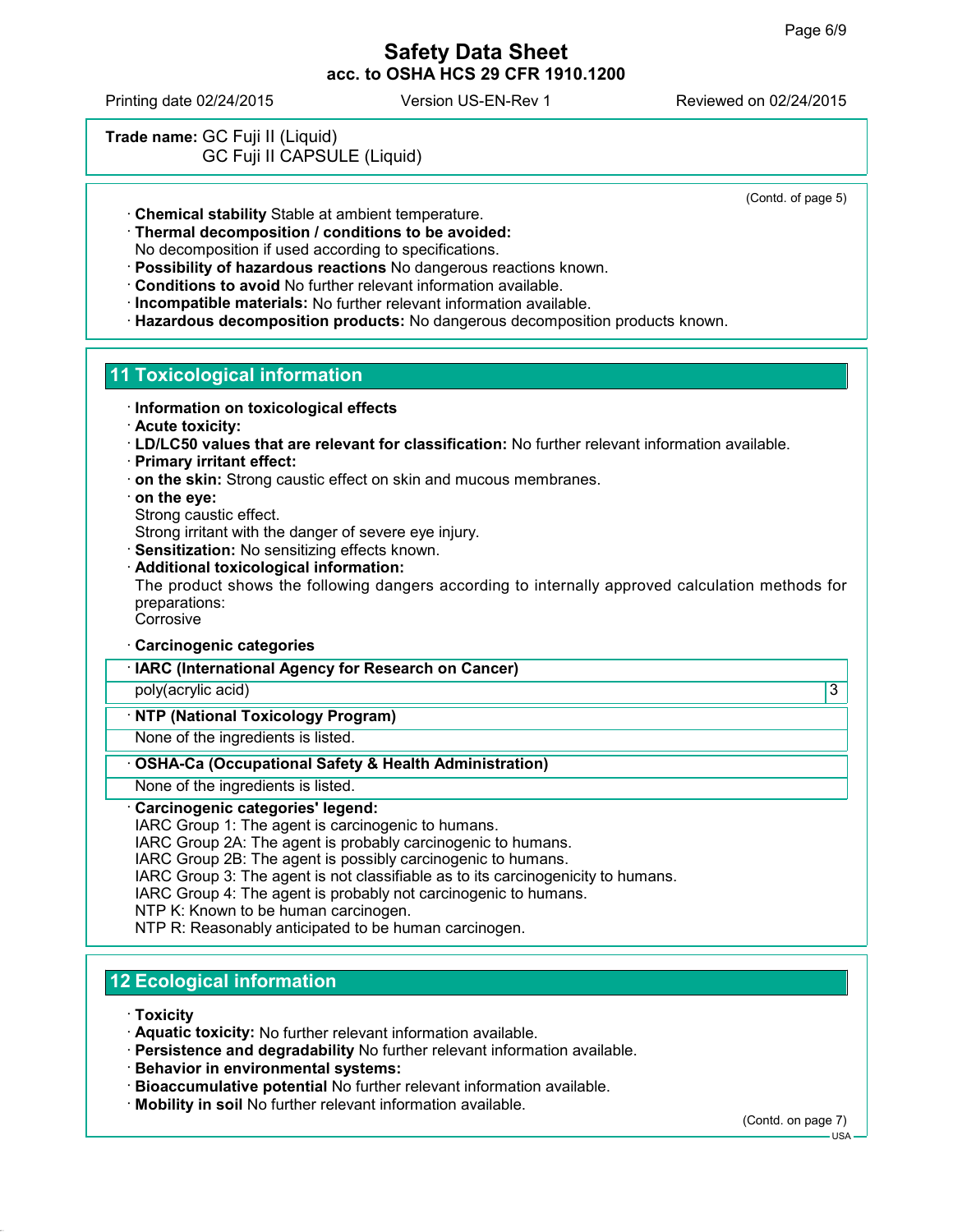Printing date 02/24/2015 Version US-EN-Rev 1 Reviewed on 02/24/2015

## **Trade name:** GC Fuji II (Liquid) GC Fuji II CAPSULE (Liquid)

(Contd. of page 6)

#### **Additional ecological information:**

#### **General notes:**

Water hazard class 1 (Self-assessment): slightly hazardous for water

Do not allow undiluted product or large quantities of it to reach ground water, water course or sewage system.

Must not reach bodies of water or drainage ditch undiluted or unneutralized.

Rinse off of bigger amounts into drains or the aquatic environment may lead to decreased pH-values. A low pH-value harms aquatic organisms. In the dilution of the use-level the pH-value is considerably increased, so that after the use of the product the aqueous waste, emptied into drains, is only low water-dangerous.

#### **Results of PBT and vPvB assessment**

**PBT:** Not applicable.

**vPvB:** Not applicable.

**Other adverse effects** No further relevant information available.

### **13 Disposal considerations**

#### **Waste treatment methods**

**Recommendation:**

Must not be disposed of together with household garbage. Do not allow product to reach sewage system.

- **Uncleaned packagings:**
- **Recommendation:** Disposal must be made according to official regulations.

| · UN-Number                                                                       |                 |  |
|-----------------------------------------------------------------------------------|-----------------|--|
| · DOT, ADR, ADN, IMDG, IATA                                                       | Void            |  |
| · UN proper shipping name<br>· DOT, ADR, ADN, IMDG, IATA                          | Void            |  |
| · Transport hazard class(es)                                                      |                 |  |
| · DOT, ADR, ADN, IMDG, IATA<br>· Class                                            | Void            |  |
| · Packing group<br>· DOT, ADR, IMDG, IATA                                         | Void            |  |
| · Environmental hazards:<br>· Marine pollutant:                                   | No.             |  |
| · Special precautions for user                                                    | Not applicable. |  |
| Transport in bulk according to Annex II of<br><b>MARPOL73/78 and the IBC Code</b> | Not applicable. |  |
| · UN "Model Regulation":                                                          | -               |  |

(Contd. on page 8)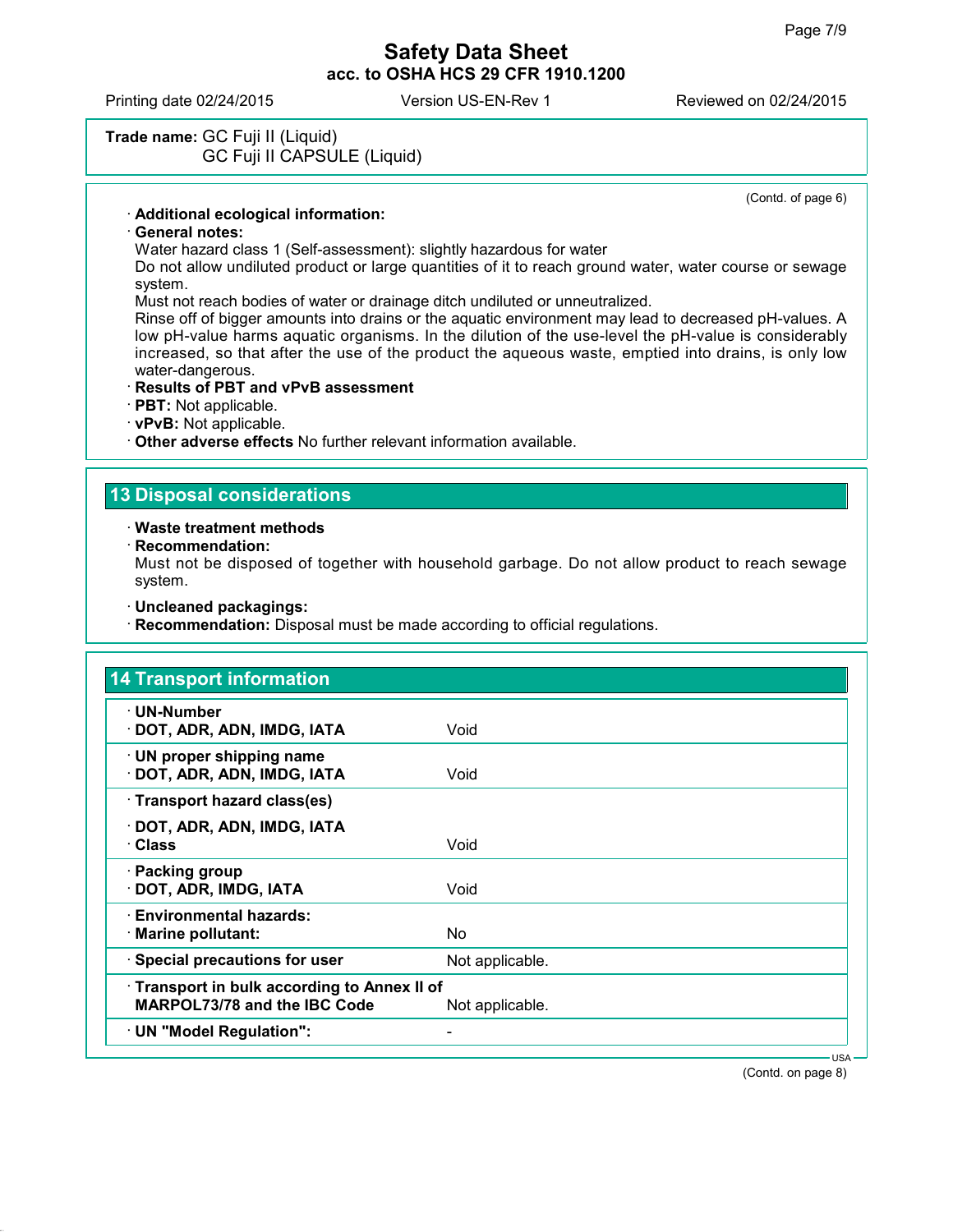Printing date 02/24/2015 Version US-EN-Rev 1 Reviewed on 02/24/2015

**Trade name:** GC Fuji II (Liquid) GC Fuji II CAPSULE (Liquid)

(Contd. of page 7)

# **15 Regulatory information**

 **Safety, health and environmental regulations/legislation specific for the substance or mixture SARA (Superfund Amendments and Reauthorization Act)**

**Section 355 (extremely hazardous substances):**

None of the ingredient is listed.

**Section 313 (Specific toxic chemical listings):**

None of the ingredients is listed.

**TSCA (Toxic Substances Control Act):**

All ingredients are listed.

#### **Carcinogenic categories**

**EPA (Environmental Protection Agency)**

None of the ingredients is listed.

**TLV (Threshold Limit Value established by ACGIH)**

None of the ingredients is listed.

**NIOSH-Ca (National Institute for Occupational Safety and Health)**

None of the ingredients is listed.

#### **GHS label elements**

The product is classified and labeled according to the Globally Harmonized System (GHS).

**Hazard pictograms**



- **Signal word** Danger
- **Hazard-determining components of labeling:** polybasic carboxylic acid\*\*
- **Hazard statements**
- Causes severe skin burns and eye damage.
- **Precautionary statements**

Do not breathe dusts or mists.

Wear eye protection / face protection.

If on skin (or hair): Take off immediately all contaminated clothing. Rinse skin with water/shower. If in eyes: Rinse cautiously with water for several minutes. Remove contact lenses, if present and easy to do. Continue rinsing.

Immediately call a poison center/doctor.

Store locked up.

Dispose of contents/container in accordance with local/regional/national/international regulations. **Chemical safety assessment:** A Chemical Safety Assessment has not been carried out.

### **16 Other information**

**Department issuing MSDS:** Regulatory Affairs

 $11S<sub>4</sub>$